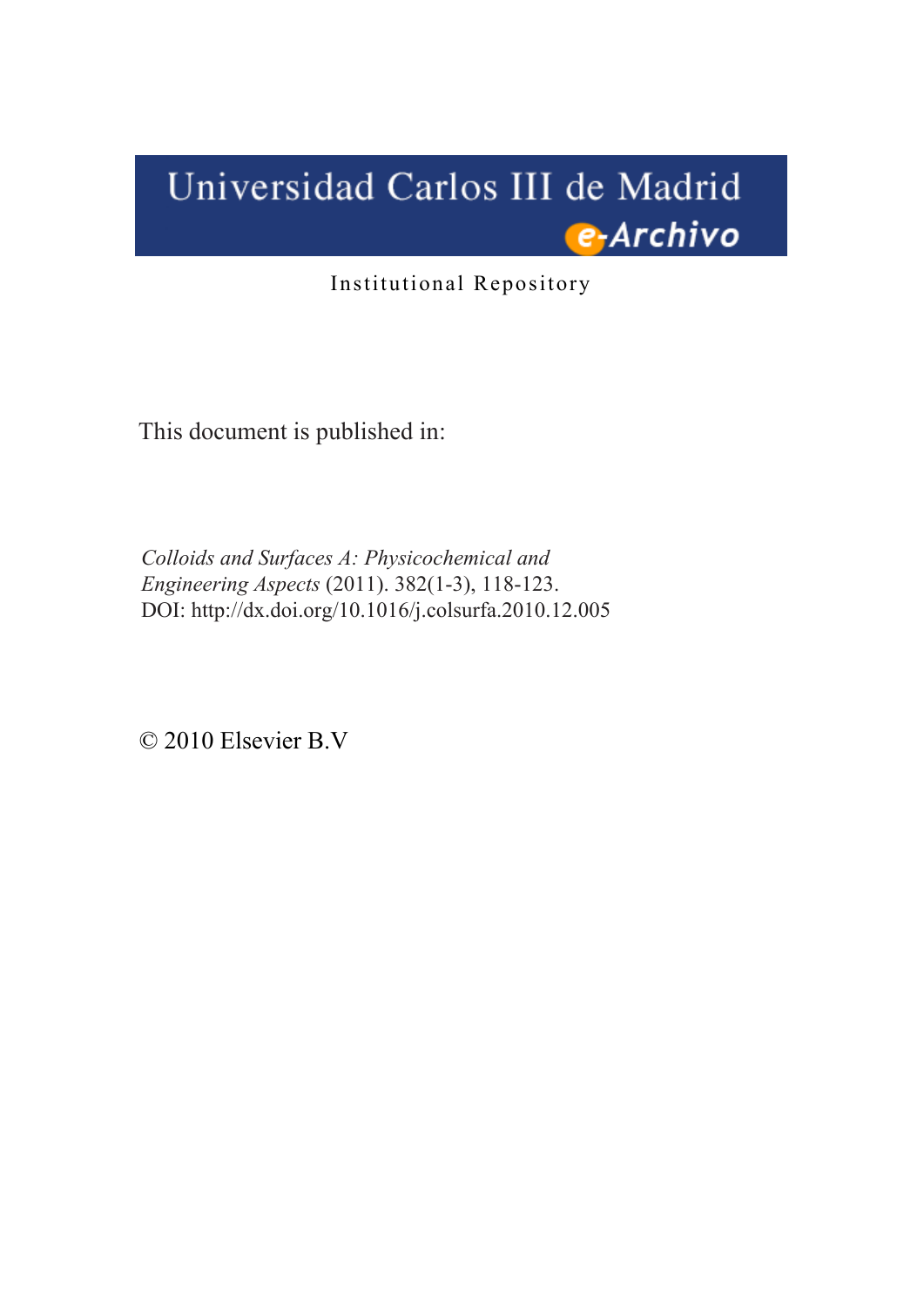# The use of dolomite as foaming agent and its effect on the microstructure of aluminium metal foams—Comparison to titanium hydride

D.P. Papadopoulos ª, H. Omarª, F. Stergioudi ª, S.A. Tsipas <sup>b</sup>, N. Michailidis ª<sup>,</sup>\*

a Department of Mechanical Engineering, Physical Metallurgy Laboratory, Aristotle University of Thessaloniki, GR 54124 Thessaloniki, Greece <sup>b</sup> Dpto. Ciencia e Ingenieria de Materiales e Ingenieria Quimica, Escuela Politecnica Superior, Universidad Carlos III de Madrid, Avda de la Universidad 30, 28911 Leganes, Spain

Abstract: In this paper dolomite MgCa(CO3)2 a naturally occurring mineral was demonstrated to be an effective foaming and stabilizing agent for aluminium with several notable advantages relative to the currently used titanium hydride foaming agent. Characteristic cell structures and microstructural features of foams produced with a dolomite foaming agent are examined and the properties of dolomite based foams produced in a one step process are compared with those produced using titanium hydride based process. The most notable structural feature of dolomite based foams is a smaller cell size and thinner cell faces. Foaming with  $MgCa(CO3)$  also gives rise to a marked increase in the stability of molten foams with a large range of foaming temperatures possible, and an almost complete absence of melt drainage even with extended foaming times. Many of these properties are attributed to the cell surfaces being covered by a thin oxide film formed during the foaming process.

**Keywords:** Metal foam, Dolomite, Microestructre, Characterization

# **1. Introduction**

Metal foams are structural materials in which gas bubbles are separated by thin metal walls and they exhibit a unique combination of properties mainly derived from their cellular structure. These materials have received great attention over the last few years, and they show a great potential for a wide range of industrial applications. Many methods have been used to produce foams [1]. A widely used procedure for Al is melt foaming. This method involves the addition of agents to the molten metal. These agents are added in order to increase either melt viscosity, or to produce gas bubbles, which are trapped into the liquid metal thus producing metal foam. Direct foaming methods of metal melts produce irregular cell structures and inhomogeneous cell sizes, so it is necessary to increase the viscosity of metal melts in order to prevent gas bubble from escaping and coalescing. Additions of ceramic particles such as SiC,  $MnO<sub>2</sub>$  and  $Al<sub>2</sub>O<sub>3</sub>$  to metal melts, is a good approach for increasing viscosity and stabilizing the cell wall [2–4]. It should be noted that the effect of the these added particles is reported primary in the context of stabilization of the foam through the wetting process and particle interaction phenomena such as the development of capillary and interfacial forces and secondly as a mechanism of drainage retardation [5,6]. In liquid metallurgy the most commonly employed foaming agent for aluminium alloys is titanium hydride  $(TiH<sub>2</sub>)$ . It is used mainly because of its high specific hydrogen content, a reasonably good correspondence between its decomposition temperature and typical Al alloys melting temperatures and the rapid kinetics of the decomposition reaction [7–12].

The recently developed dolomite based foaming process [13] suitable for the melt route production, eliminates the problem of premature gas release during the powder dispersion in the melt and has been demonstrated that dolomite can be an efficient foaming agent for producing acceptable quality of closed cell Al foams in a one step process and at a very low cost. Additionally improved performance of dolomite-based foams relies on formation of stabilizing MgO phases [14]. In the current paper the performance of dolomite as foaming and stabilizing agent is studied in detailed and the associated Al-melt foaming behaviour is discussed, compared with the titanium hydride addition.

#### **2. Experimental procedures**

# 2.1. Material production

Titanium hydride based metal foams were produced by the melt foaming procedure. Initially Ca (1.8 wt.%), mean particle size of  $a$ bout 1190  $\mu$ m supplied by Aldrich Chemical Company was dispersed in molten Al (commercial Al composition: 99.8 wt.% Al and 0.15 wt.% Fe) at 720 $\degree$ C in order to increase the melt viscosity and the melt was stirred at a speed of 700 rpm for 8 min. Ti $H_2$  powder (1.5–2 wt.%), with a mean particle size of about  $44\,\mu$ m was then introduced at 680 ◦C into melt and the melt was stirred at a speed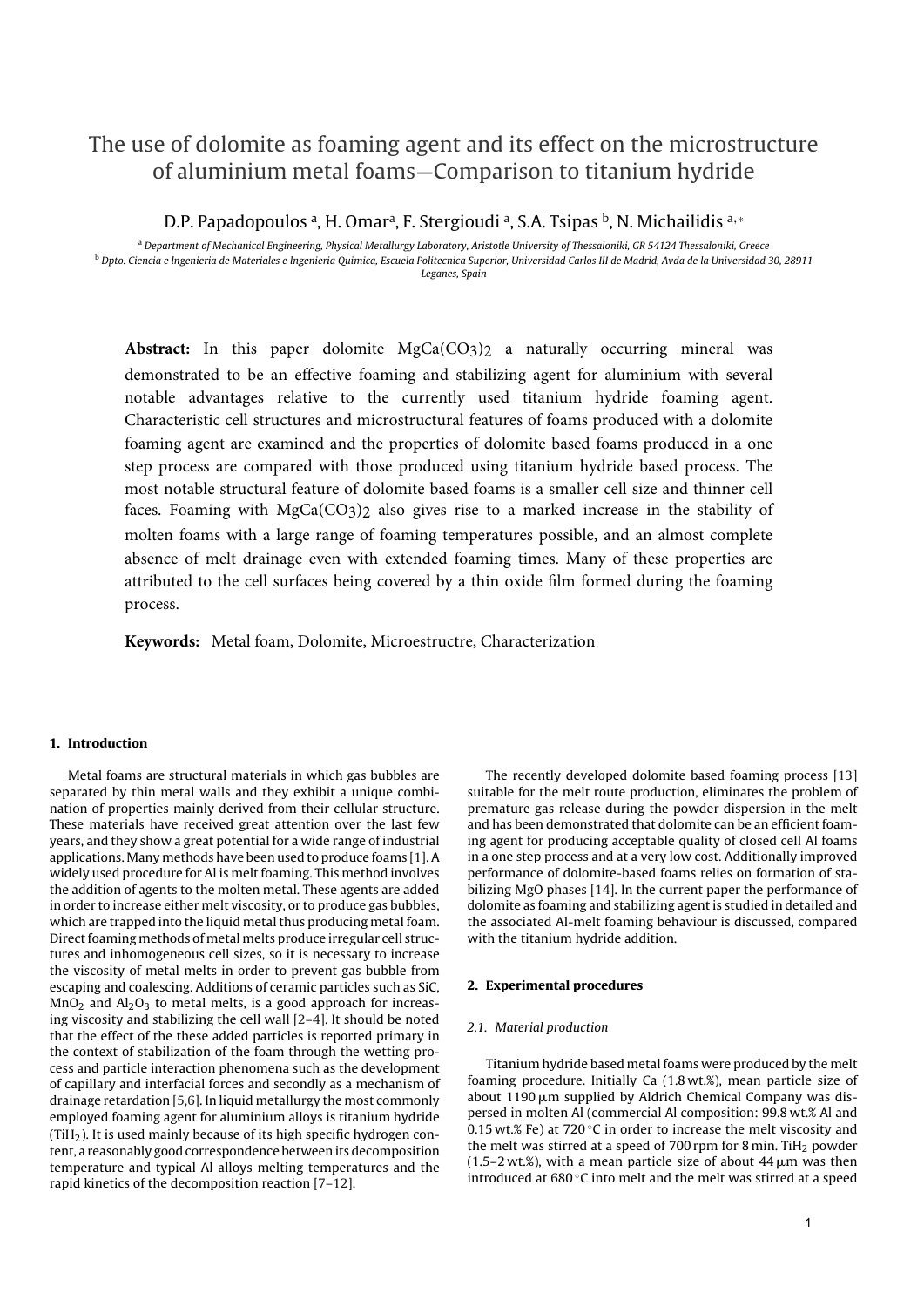**Table 1** Density, relative density and porosity of the metal foams specimens.

| Material       | Foaming agent (wt.%)                |     | Density of the<br>foam $(g/cm^3)$ | Relative density of<br>the foam ( $\rho^*/\rho_s$ ) | Porosity (%) |
|----------------|-------------------------------------|-----|-----------------------------------|-----------------------------------------------------|--------------|
| A1             | MgCa(CO <sub>3</sub> ) <sub>2</sub> | L.5 | 0.467                             | 0.173                                               | 82.7         |
| A2             |                                     |     | 0.773                             | 0.286                                               | 71.4         |
| A <sub>3</sub> | TiH <sub>2</sub>                    | 1.5 | 0.625                             | 0.231                                               | 70.03        |
| A4             |                                     |     | 0.571                             | 0.22                                                | 68.9         |

of 1200 rpm for 10 min in order to obtain uniform powder distribution. The melt was kept in the furnace for 3 min to allow the hydride to undergo thermal decomposition and the gas generated in the melt to produce foaming. Finally the foam was allowed to solidify by removing the melt container from the furnace and allowed to cool in air.

The raw material for preparing dolomite based foams was molten Al (commercial Al composition: 99.8 wt.% Al and 0.15 wt.% Fe) and MgCa $(CO_3)_2$  powder. Dolomite powder  $(1.5-3 \text{ wt.})$  was introduced at 650 ◦C into melt and the melt was stirred at a speed of 1200 rpm for 90 s in order to obtain uniform powder distribution. The melt was kept in the furnace for 13 min to allow the dolomite to undergo thermal decomposition and the  $CO<sub>2</sub>$  gas generated in the melt to produce foaming.

The thermal history of the foams heating profile was recorded using a K-type thermocouple located directly in the melt. The apparatus used for both (hydride and dolomite) foaming processes mainly consists of a resistance furnace and a stirring paddle driven by a motor which can provide various stirring speeds.

# 2.2. Material characterization

Particle size distribution of the dolomite used, was measured using a Malvern MasterSizer 2000 Ver. 5.40. Thermogravimetric analysis was used to study the effect of foaming agent type on the onset temperature and kinetics gas evolution. The experiments were carried out in a Setaram Setsys 16/18 TG-DTA analyzer. The amount of analyzed particulate was 20 mg and the samples were heated to 1000 °C at a heating rate of 20 °C min<sup>-1</sup>.

All the metal foams samples were sectioned by diamond cutting machining in order to minimize local cell wall damage. Also the specimens were ground with a series of SiC papers and afterwards further polished with 1  $\mu$ m alumina solution. The metal foam structure was examined by light optical microscopy (LOM) for examination of the ceramic particle distribution in the crosssections of the foam cell faces and scanning electron microscopy (SEM) for microstructural and chemical analysis of the foam sections and foaming agents. The LOM unit was a Leica $^{TM}$  and a digital camera DFC 290. To measure the cell wall thickness, a QManuallA V3.2 image analysis system was used. The SEM unit used was a JEOL model JSM-5900LV. Some of the pore surfaces were also examined after etching with Keller (HF1%) solution. The density of the specimens was determined using a simple volumetric technique, weighting the sample and measuring their external dimensions.

Samples of the dolomite metal foams were prepared for analysis by X-ray powder diffraction using Philips PW 1050 unit.

# **3. Results and discussion**

#### 3.1. Relative density

The average relative densities of the metal foams investigated are shown in Table 1, where  $\rho^*$  is the density of the foam and  $\rho_{\mathsf{s}}$  the density of aluminium. It can be seen that for the same amount of foaming agent, dolomite based metal foams exhibit higher porosity levels.



**Fig. 1.** SEM micrograph of powder dolomite foaming agent used in a current study.

#### 3.2. Gas evolution kinetics

In order to assess the effect of purity and particle size on the kinetics of foaming, dolomite powder was analyzed. A SEM micrograph of dolomite powder is shown in Fig. 1. The natural dolomite fine powder had a slightly white color, the measured distribution of powder size is shown in Fig. 2. The average particle size found  $\sim$ 46 µm.

X-ray powder diffraction pattern obtained for the dolomite powder is shown Fig. 3. The powder is composed of pure dolomite and noticeable amounts of impurities were not detected.

In order to determine a reasonable foaming temperature of the melt, the decomposition temperature of  $MgCa(CO<sub>3</sub>)<sub>2</sub>$  foaming agent was determined using thermogravimetric analysis (Fig. 4 ). According to the thermogravimetric analysis curves of dolomite, the starting temperature for  $CO<sub>2</sub>$  evolution is around 630 °C. Actually the thermal decomposition of powdered samples is strongly influenced by the rate of removal of  $CO<sub>2</sub>$  which is in turn dependent on the particle size and packing efficiency of the powder, the gas removal and the sample size [13].



**Fig. 2.** Measured size distribution of the dolomite foaming agent used for precursor.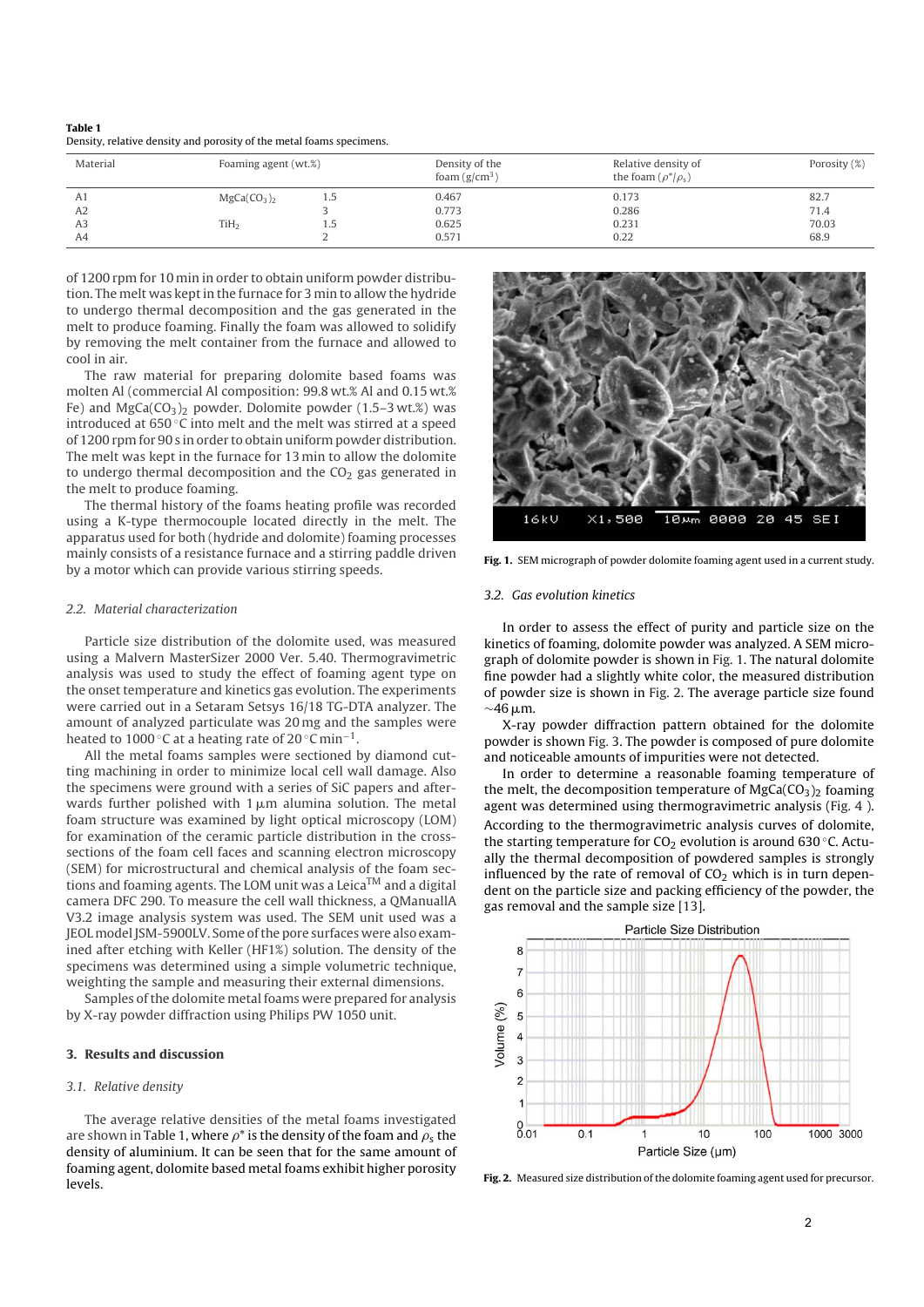

Fig. 3. X-ray diffraction patterns using Cu K $\alpha$  radiation obtained for the dolomite powder used for the produced Al closed-cell foams.

On the other hand the direct decomposition of TiH<sub>2</sub> in an atmosphere of hydrogen gas occurs at ∼490 ◦C. In practice foaming with Ti $H_2$  takes place rapidly at lower temperature and TiAl and TiAl<sub>3</sub> intermetallics have been observed [15] at the interface between titanium hydride and the metal matrix suggesting parallel reactions taken place. The above characteristics show that the onset temperature of  $CO<sub>2</sub>$  evolution from dolomite powder is higher compared to that of hydrogen from titanium hydride.

# 3.3. Cell morphology

It was apparent from the macrostructures of the produced foams that the pore size and cell wall thickness of the dolomite based foams is significantly smaller than that of the hydride based foams, despite the fact that the baking time for the former foams was about 13 min while for the later was only for 3 min. A cross sectional cell structure of typical dolomite and hydride metal foams is shown in Fig. 5. The overriding difference between the foams is the consistently smaller cell size obtained in the dolomite based process. Apart from the difference in scale all the specimens have similar polyhedral cell structures, with straight or gently curved cell faces and apparently smooth cell surfaces.

Voids up to an order of magnitude larger than the surrounding cells are occasionally visible as well as abnormally large pores. Corresponding statistical measures of a pore size distribution in typical



**Fig. 4.** Thermogravimetric analysis curves of dolomite powder. These experiments were carried out in  $CO<sub>2</sub>$  (red curve) or in air (black curve) atmosphere. The heating rate was 20 ◦C min−1. (For interpretation of the references to color in this figure legend, the reader is referred to the web version of the article.)

dolomite and hydride based foam of comparable  $\rho^*/\rho_{\rm s}$  are shown in Fig. 6.

There is a significant difference in cell size between the centre and the edges of the foams. The marked drainage in the hydride based foams compares with an almost negligible rate of drainage in the dolomite based foams. The low rate of drainage is partly a result of the smaller cell size in dolomite based foams. Additionally cell coalescence in the hydride based foams is associated with rapid rejection of melt from cell faces to plateau borders and force melt flow and redistribution. The stability of ruptured cell faces in dolomite based metal foams means that the faces remain narrow with a strong influence of surface viscosity and complete absence of forced melt flow redistribution. The cell size in hydride based metal foam increased by a factor of approximately 2 at the centre of the specimens, with not marked increase in cell size at the top of the foam. Gravity drainage is a common reason for both types of foams, giving rise to density gradients along the structure.

Examination of polished cross sections demonstrates that the surface concentration of unreacted dolomite particles is with the largest face of the particles generally aligned almost parallel to the surface. As shown in Fig. 7 although dolomite particles are close to the surface, a continuous film of Al matrix is invariably present at the interface.



Fig. 5. Typical cross sectional cell structures of hydride- and dolomite-based foams: (a) foam produced by foaming a foamable precursor with 1.8 wt.% TiH<sub>2</sub> particles,  $T_{\text{foam}}$  = 720 °C, t<sub>foam</sub> = 3 min,  $\rho^*$  = 0.569 g/cm<sup>3</sup> and  $\rho^*/\rho_s$  = 0.219. (b) Foam produced by foaming a foamable precursor with 2 wt.% MgCa(CO<sub>3</sub>)<sub>2</sub>, T<sub>foam</sub> = 720 °C, t<sub>foam</sub> = 13 min,  $\rho^*$ =0.773 g/cm<sup>3</sup> and  $\rho^*$ / $\rho_s$ =0.286.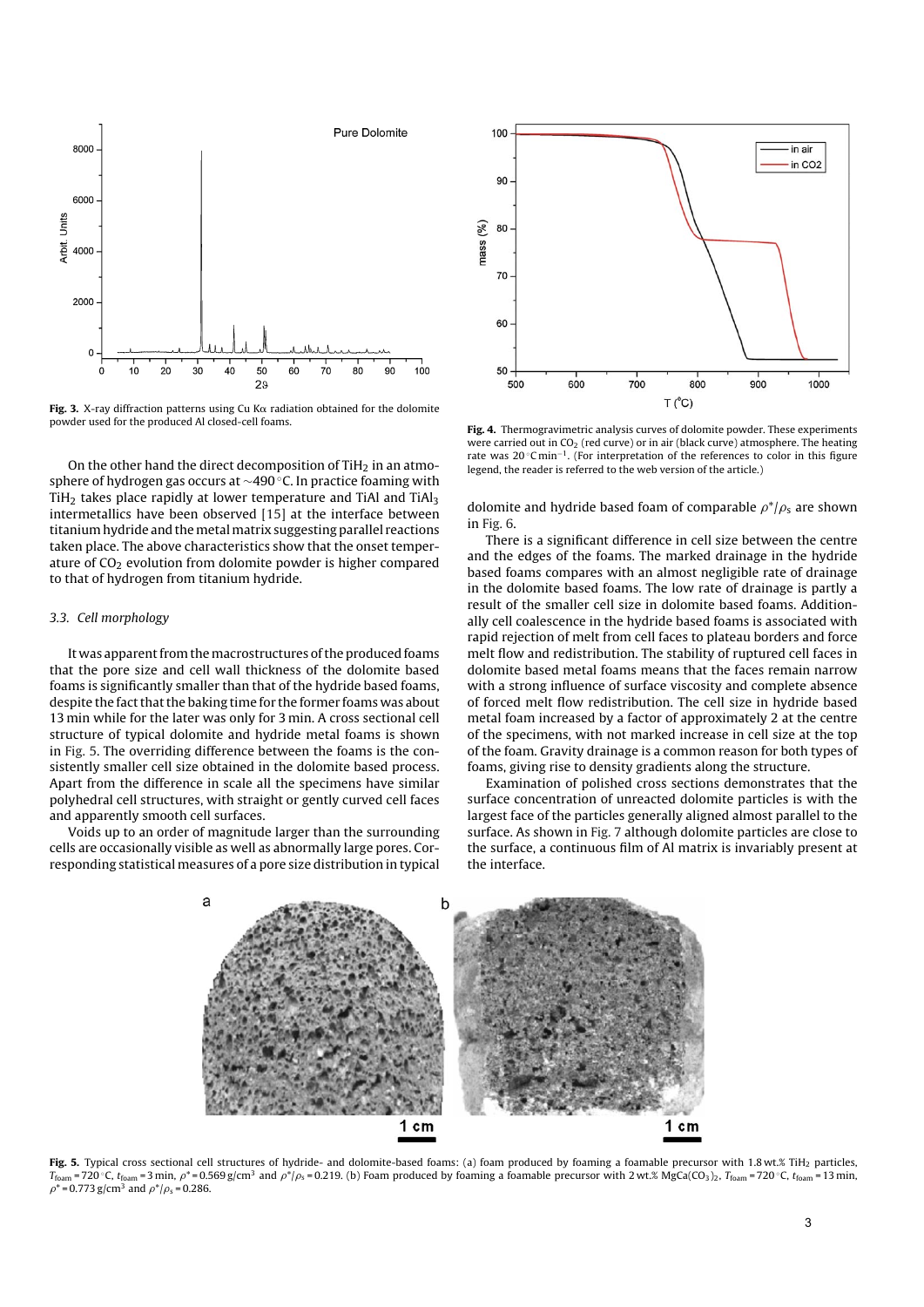

**Fig. 6.** Distribution of pore size along the X and Y axis of: (a) dolomite based foam containing 3 wt.% dolomite, produced with  $T_{\rm foam}$  = 650 °C, t<sub>foam</sub> = 13 min,  $\rho^*$  = 0.705 g/cm<sup>3</sup> and  $\rho^*/\rho_s$  = 0.261. (b) Hydride based foam containing 1.8 wt.% Ca, 1.4 TiH<sub>2</sub>, produced with T<sub>foam</sub> = 720 °C, t<sub>foam</sub> = 3 min,  $\rho^*$  = 0.713 g/cm<sup>3</sup> and  $\rho^*/\rho_s$  = 0.264.

Dolomite particles have been reported [16] to become gradually more wettable in pure aluminium due to the formation of interfacial  $Al_4C_3$ .  $Al_4C_3$  forming reactions do not appear to be significant in our process as no  $\text{Al}_4\text{C}_3$  has been detected in the current work using XRD. The absence of aluminium carbide is consistent with the slow kinetic formation reported in the literature [16]. The macroscopic similarity of the cell structure of hydride and dolomite metal foams is remarkable in view of the marked difference in the distribution of nominally surfactant particles. In the thinnest cell walls the bridging particles apparently hold the two faces apart giving rise to bumps on the surface of thinner cell faces. The limiting face thickness is thus related to the dimensions of the refractory particles.

In dolomite based foams, particles were uniformly distributed throughout the foam (Fig. 8). This high concentration is attributed to relatively free drainage of the Al melt through the relatively wide plateau borders and cell faces, while the dolomite particles remains attached to the surfaces of the cells or constrained by loose networks of solid particles in the narrow channels.

#### 3.4. Cell microstructure

In titanium hydride based foams the cell walls consist of Al dendrites, as expected after quite slow cooling of an Al melt containing Ca and Ti. Additionally titanium hydride particles were found both on the surface and embedded within cell faces. In the latter case the particles were often surrounded by a visible layer of a Ti–Al compound identified by SEM as TiAl $_3$  (Fig. 9). According to the literature [15] the later is the expected product when TiH<sub>2</sub> reacts with liquid aluminium to release hydrogen gas and suggesting that the foaming reaction did not take place very efficiently.

On the other hand dolomite particles were never embedded in the matrix and were generally fairly loosely attached to the surface of cells with no discernible reaction with the adjacent metal melt. The presence of several particles per cell is presumably due to incomplete dispersion of the foaming agent evidenced by the presence of several particles present in pores in the foamable precursors. It may also be the result of coalescence of initially separate cells during the foaming process. Fig. 10 suggests that as a result of reaction between  $CO<sub>2</sub>$  and the Al melt, a thin solid layer forms during the foaming process, capturing and creating a significant segregation of the unreacted particles along the pores surfaces.

These oxides layers seem to promote the stabilization of the cells against coarsening and coalescence during the foaming process. Diffraction patterns obtained with the main diffraction peaks identified are shown in Fig. 11. The diffractions patterns are dominated by Al peaks confirming the formation of Al grains in three crystallographic layers ( $\Diamond$ 1, $\Diamond$ 2, $\Diamond$ 3) and the concentration of oxides such as  $M$ gO ( $\Delta$ ), Al<sub>2</sub>O<sub>3</sub> ( $\bullet$ ), CaMg(CO<sub>3</sub>)<sub>2</sub> ( $\triangle$ ) but in a very low amount.

The fact that the phase of Ca or CaO does not appear in the XRD diagram as it should be expected taking into account the raw materials is consistent with other reports [15]. The later is due to the coefficient of mass absorption which is very high for calcium  $(Ca = 142)$  and less for magnesium  $(Mg = 38,6)$ . As illustrated in Fig. 12 the cell walls chemical analysis revealed a presence a network of Mg–Ca–Al–O elements which corresponds to a ternary system of  $CaO-Al<sub>2</sub>O<sub>3</sub>–MgO$  oxides or unreacted dolomite particles.



**Fig. 7.** Optical micrograph showing cross section of thin cell face of dolomite based foam. The surface segregation of the unreacted non-equiaxed dolomite particles (dark brown) is prominent (50 $\times$ ). (For interpretation of the references to color in this figure legend, the reader is referred to the web version of the article.)



**Fig. 8.** Optical micrograph of a cell wall in a dolomite based foam produced with  $T_{\text{foam}}$  = 650 °C,  $t_{\text{foam}}$  = 13 min,  $\rho^*$  = 0.705 g/cm<sup>3</sup> and  $\rho^*/\rho_s$  = 0.261 (50 $\times$ ).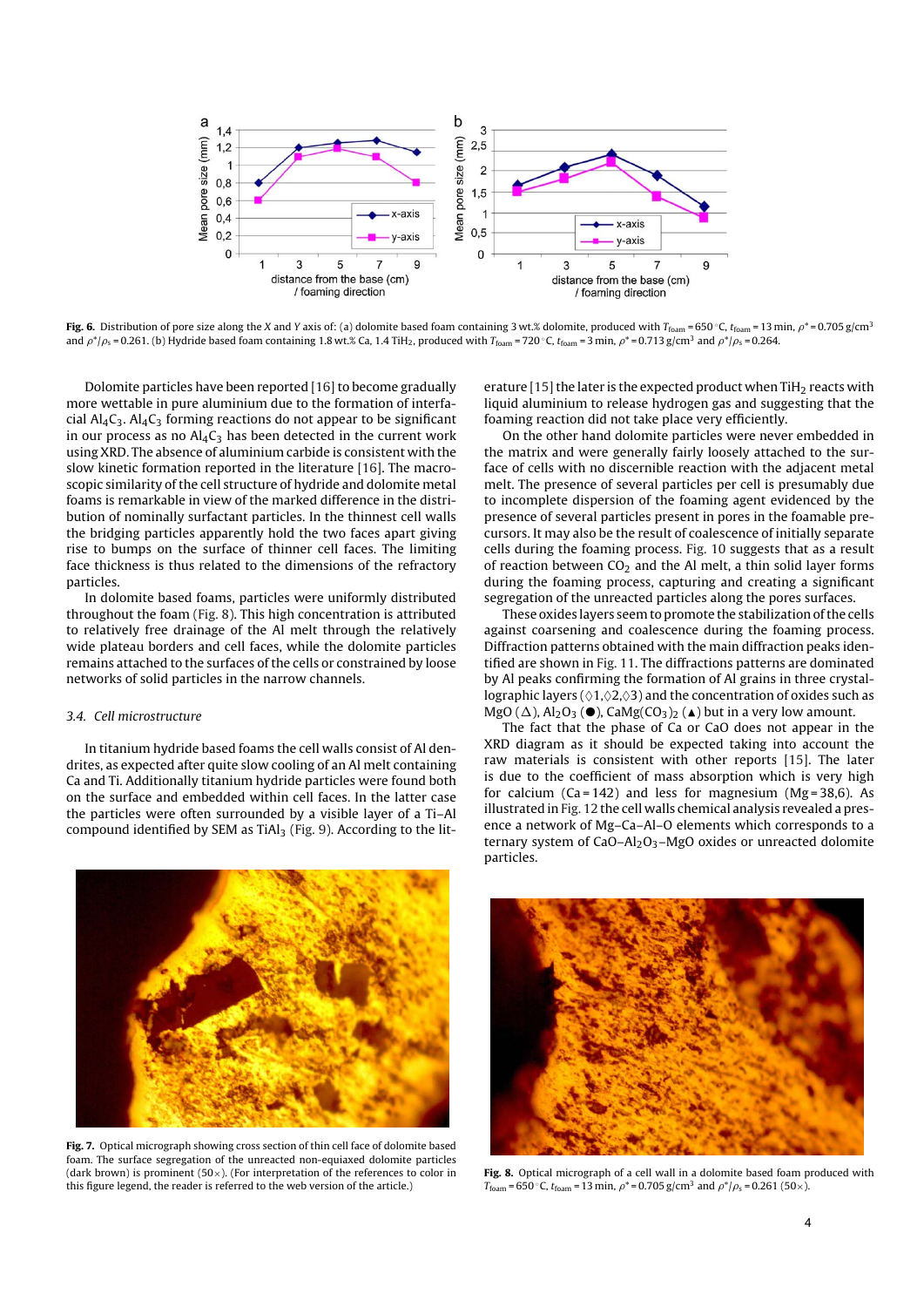

| Element | Ti    | Al    | Totals |  |  |
|---------|-------|-------|--------|--|--|
| Weight% | 92.98 | 07.02 | 100.00 |  |  |
| Atomic% | 87.85 | 12.15 | 100.00 |  |  |

|         | 60um  | Electron Image 1 |       |       |  |
|---------|-------|------------------|-------|-------|--|
| Element | O     | Ti               | Ca    | Al    |  |
| Weight% | 05.08 | 12.87            | 05.82 | 76.22 |  |
| Atomic% | 08.93 | 07.56            | 04.09 | 79.43 |  |

**Fig. 9.** SEM micrographs and chemical analysis of cell wall hydride based foam by foaming a foamable precursor with 1.8 wt.% TiH<sub>2</sub> particles, T<sub>foam</sub> = 720 °C, t<sub>foam</sub> = 3 min,  $\rho^*$ =0.569 g/cm<sup>3</sup> and  $\rho^*/\rho_s$ =0.219.



**Fig. 10.** SEM micrograph of the cell surfaces in dolomite based foam showing several surface attached particles of the foaming agent along the solid skin of the pores.



Fig. 11. X-ray diffractions traces using Cu K $\alpha$  radiation obtained a dolomite based foam produced with  $T_{\text{foam}}$  = 650 °C,  $t_{\text{foam}}$  = 13 min,  $\rho^*$  = 0.705 g/cm<sup>3</sup> and  $\rho^* / \rho_s$  = 0.261.



| Element | O     | Mg   | Al    | Ca   |
|---------|-------|------|-------|------|
| Weight  | 59.66 | 0.58 | 39.05 | 0.70 |
| Atomic  | 71.47 | 0.46 | 27.74 | 0.34 |

| Element | Ω     | Mg   | Al    |
|---------|-------|------|-------|
| Weight  | 56.47 | 0.41 | 42.55 |
| Atomic  | 68.70 | 0.33 | 30.69 |

**Fig. 12.** SEM micrograph of the cell surfaces in dolomite based foam showing several surface attached particles of the foaming agent.